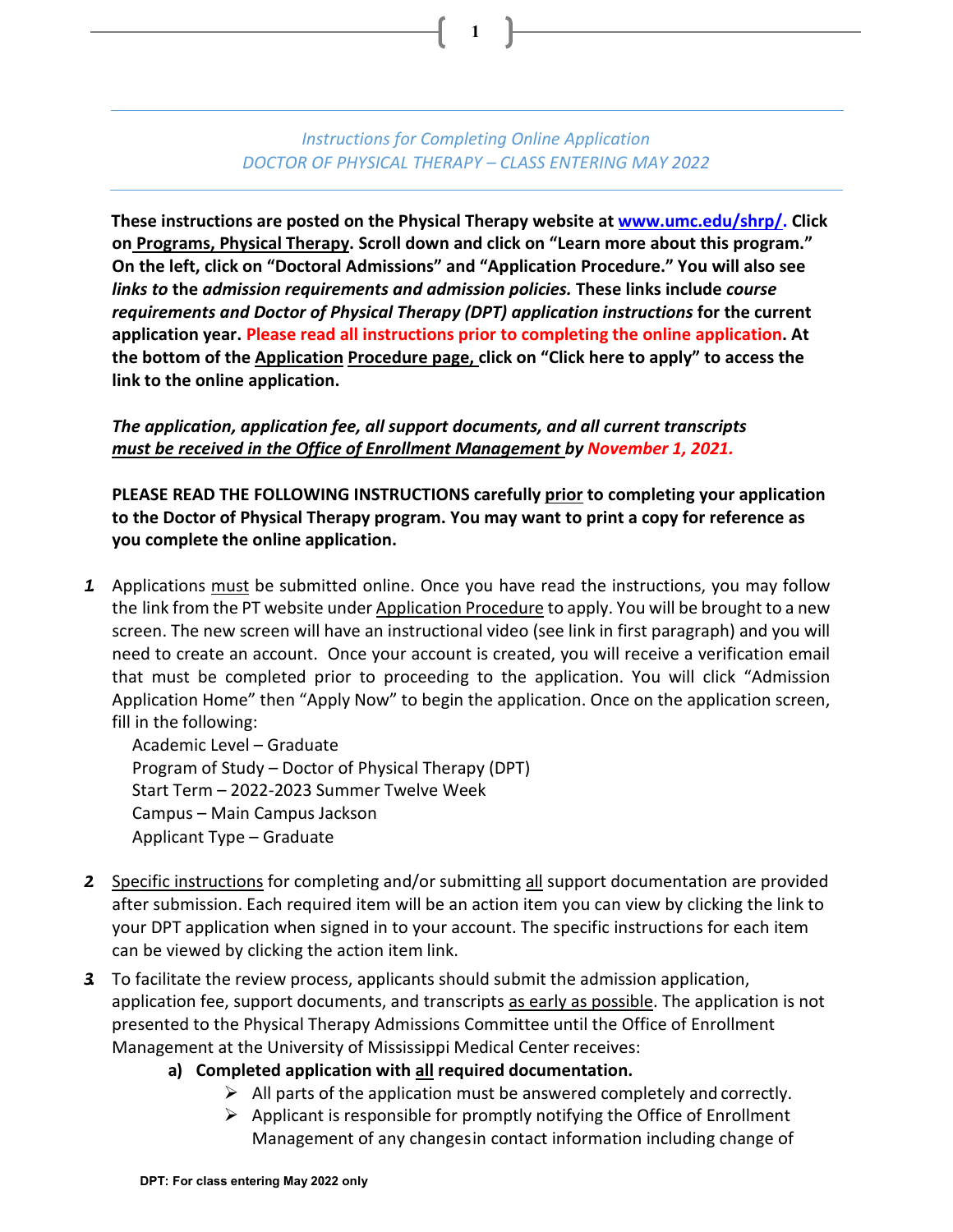address, telephone number, or e-mail address.

- **b)** Payment of **\$25.00 non-refundable application fee** upon submission of the online application.
- **c) Official transcripts** of **all** college or professional work attempted, including summer sessions, sent directly by the registrar of each college or university attended to the Office of Enrollment Management, University of Mississippi MedicalCenter.
	- Request all transcripts at the time application to the program is made. **Do not wait until the end of the current grading period.**
	- $\triangleright$  The transcripts submitted at the time of application should have the courses and grades earned up to the time application is made.
	- $\triangleright$  Submit additional transcripts at the completion of each quarter or semester to reflect current grades.

A minimum overall GPA of 3.0 on a 4.0 scale **and** a minimum GPA of at least 3.0 on a 4.0 scale for prerequisite courses is necessary to be considered for admission to the physical therapy program. An applicant must have a C grade or better in each prerequisite course. Five of the eight prerequisite courses must be completed by the end of the semester of application. Applicants accepted for admission must successfully complete all prerequisite courses by the end of the subsequent spring semester, with final grades documented by the official transcript.

- $\triangleright$  If enrolled in classes during the fall semester, final fall transcripts must be received in the Office of Enrollment Management **no later than January 21, 2022. Request the final fall transcript from your registrar, at the time application is submitted to UMMC, with instructions to send after fall grades are posted.**
- Admitted students must submit *spring 2022* transcripts if any coursework was taken during that semester. Transcripts sent that reflect your final semester of coursework must document receipt of a baccalaureate degree. Final transcripts must be received by **May 24, 2022.** Courses taken in between the spring and summer semester will not be considered if the course is not completed by the transcript deadline.
- $\triangleright$  Due to the impacts of COVID-19, many universities implemented grading policies for the Spring 2020 semester that include the option of pass/fail designations. The Department of Physical Therapy requires a *letter grade (A, B, C) for all prerequisite courses and strongly encourages the use of letter grades for all coursework completed.*
- **d) Personal Curriculum Vitae (CV)** (type CV as a Word document; upload CV from a saved file). The personal CV may be a maximum of 3 single pages and should include:
	- *Career Objective*: anticipated plans following graduation including type and general location of employment setting, patient population,etc.
	- *Educational History*: educational institutions attended after high school, major/minor, date of graduation or anticipated graduation

**2**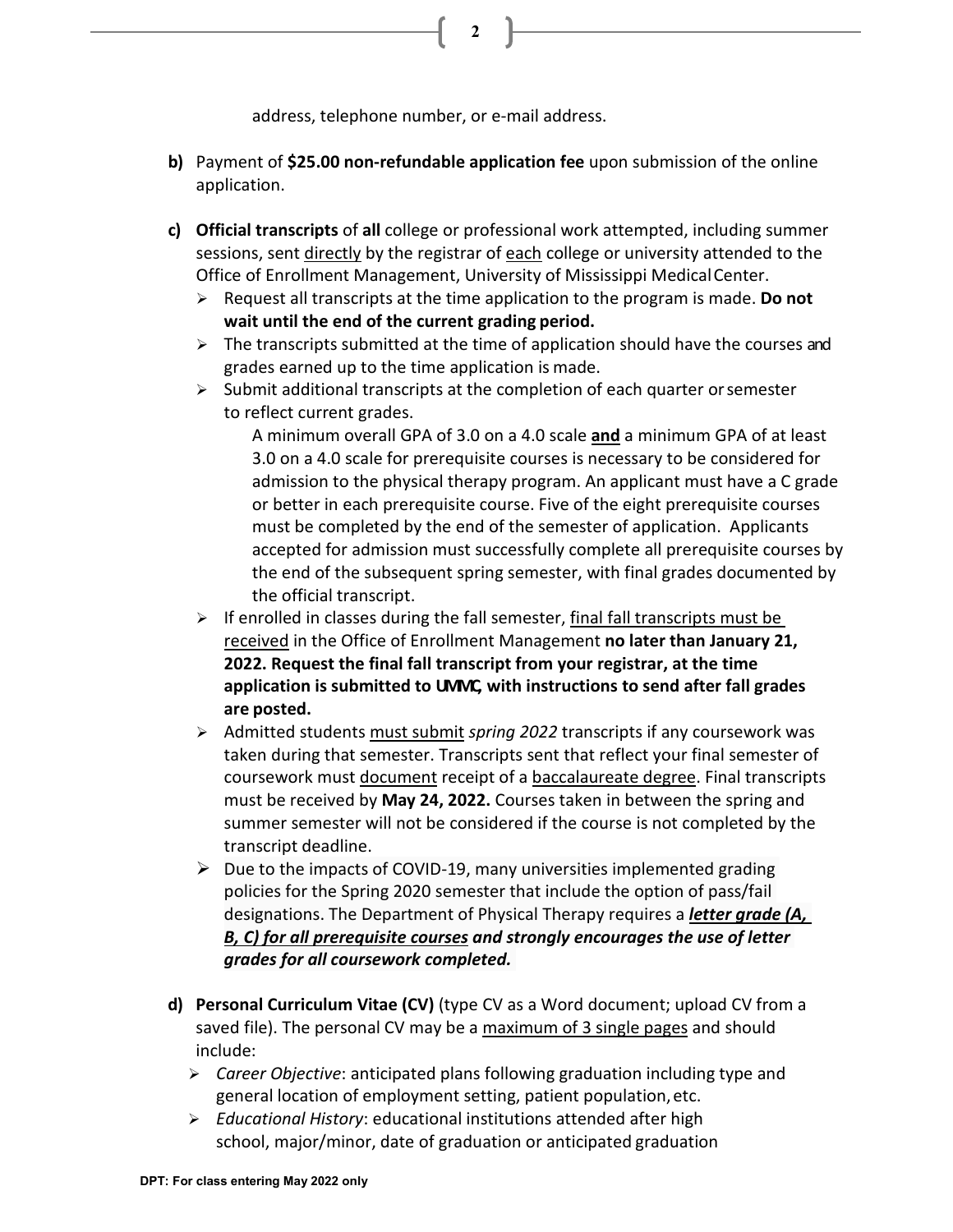- *Work History*: employer, dates of employment, brief description of duties and responsibilities
- *Community Service Activities:* dates of service, brief description of service activities and specific roles served

**3**

- *Honors, Scholarships, and Awards*: brief description, criteria for selection of recipients.
- *Organizational Memberships*: include a brief description, level of participation, committee membership, specific roles and responsibilities (including any leadership roles), etc.
- *Other Extracurricular Activities*: e.g., member of a collegiate sports team, band, student government, social organizations, etc.
- *Observational Experiences:* Due to the effects of COVID-19, the observation hour requirement for the class entering May, 2022 is waived. Any observational experiences may be placed on the CV.
- **e) References and reference letters are not requested and should not beincluded.**
- **f) Plan of Study.** Within the admission application, you will be asked to include a "plan of study". This should include any courses in which you are currently enrolled and/or plan to enroll in prior to starting the PT program.
	- $\triangleright$  If you do not plan to be in school, please mark no when on the question of whether you are taking courses in the year prior to enrollment.
	- $\triangleright$  Application for admission to the University of Mississippi Medical Center is evaluated on the basis of transcripts and the courses in progress or planned, as indicated on the *Plan of Study* form.
	- **Notify the Office of Enrollment Management if the plan of study is altered in any way.** For example, the Office of Enrollment Management must be notified in writing if a course is substituted, dropped, or added. Failure to notify the Office of Enrollment Management may affect review of the application and acceptance to the program.
- **g) Application Essay** (upload essay from a saved file and upload to the online application).
	- $\triangleright$  The essay should be typed and limited to only one single page. (Single or double space is acceptable.)

Essay Question: Physical therapists must demonstrate many characteristics in order to serve their patients and clients. Provide two of the most important characteristics from your point of view and describe how these characteristics are critical in the examination and treatment of people with dysfunction.

- **h)** Official report of **Graduate Record Examination (GRE) scores**.
	- $\triangleright$  The report must include verbal, quantitative, and analytical writing scores.
	- Reports must be sent **directly** from the testing agency to the **Office of Enrollment Management, University of Mississippi Medical Center (code 1857)**. Personal or faxed copies are not acceptable.
	- Information concerning the GRE can be obtained at telephone numbers (800)-473-2255 or 1-443-751-4820, or online at <http://www.ets.org/gre>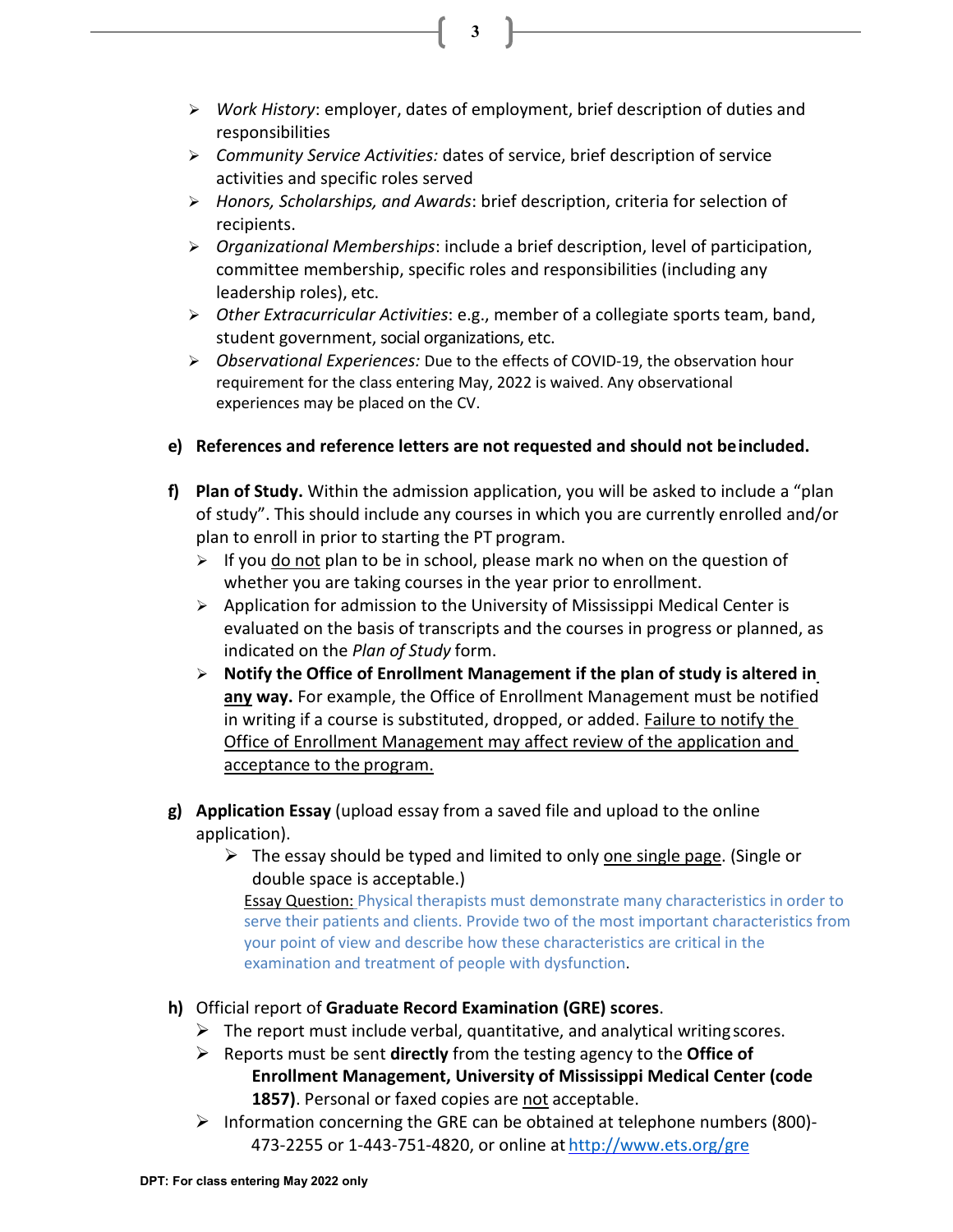**Applicants should take the GRE at least one months prior to the application deadline in order for the Office of Enrollment Management to receive the results**. The applicant is not considered for admission to the program if the official GRE report is received by the Office of Enrollment Management after the application deadline.

**4**

### *4.* **Only applications submitted online are accepted**

- *5.* If an applicant fails to complete the application, is accepted and fails to enroll, or is not accepted, a new application including all forms, application fee, support documentation, and transcripts must be submitted to be considered for a subsequent enrollment date. **No forms or documentation from a previous application will be accepted toward application for a subsequent enrollment date.**
- *6.* The Admissions Committee may at its discretion change the official class size, make additional class openings available, or extend the application deadline without prior notice. The Office of Enrollment Management may be contacted at (601) 984-1080 after March 1, 2022 to determine whether any changes have been made.

*DEADLINES FOR SUBMITTING APPLICATION AND ALL DOCUMENTATION*

*The application, application fee, all support documents, and all current transcripts must be received in the Office of Enrollment Management by November 1, 2021.*

*Final fall transcripts must be received by January 21, 2022.*

# ACADEMIC ADMISSION REQUIREMENT*S*

To be eligible for admission into the Doctor of Physical Therapy Program, candidates must meet the following academic requirements:

- **1. Completion or in the process of completing a baccalaureate degree** from a regionally accredited institution of higher learning. Applicants accepted into the program who havenot yet completed the baccalaureate degree must complete the degree prior toenrollment.
- **2. Minimum overall GPA of 3.0 on a 4.0 scale.** Applicants interviewed and accepted usually have a much higher grade point average.
- **3. Minimum GPA for prerequisite courses of 3.0 on a 4.0 scale.** Applicants interviewed and accepted usually have a higher grade point average.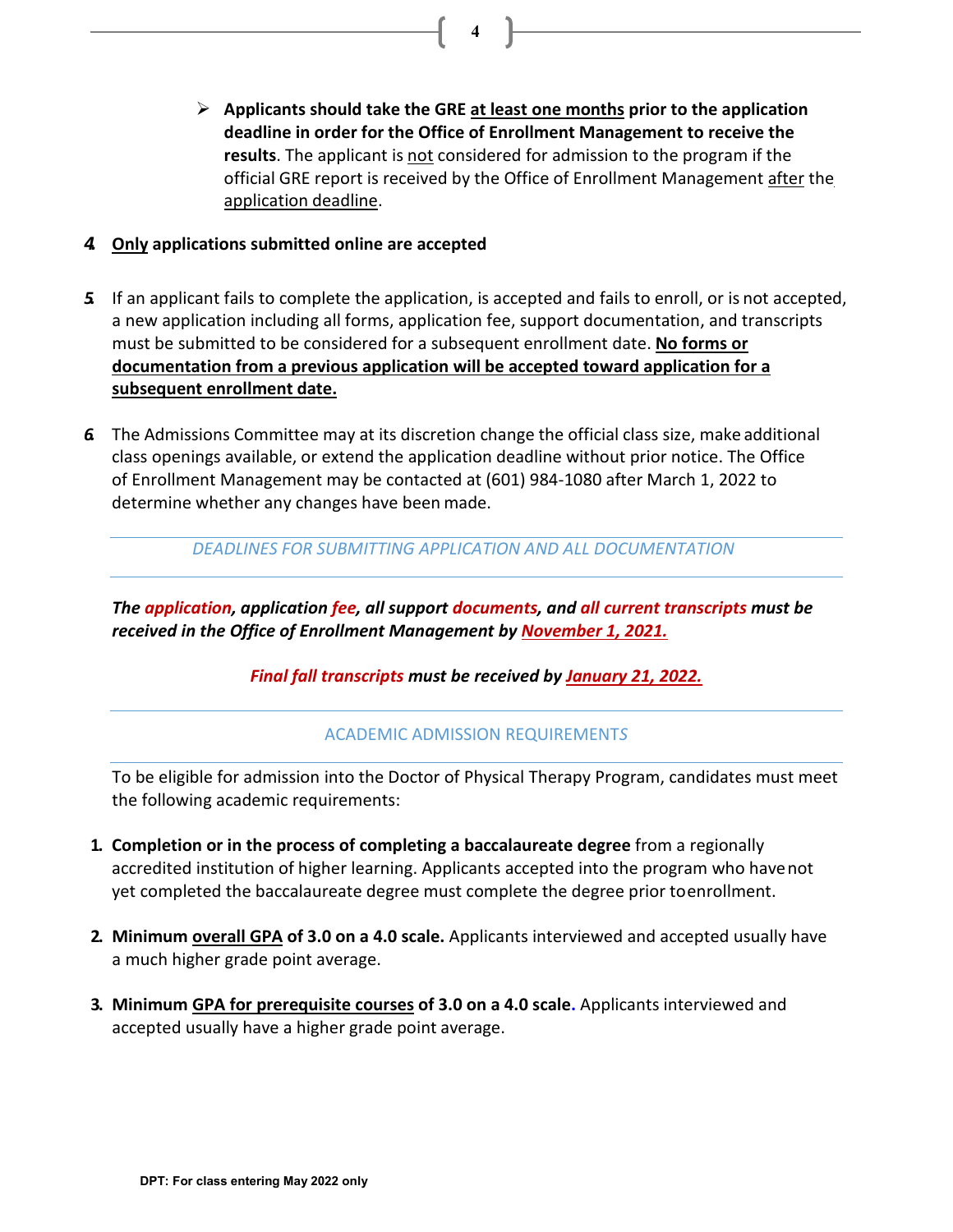**4. Satisfactory completion** (*minimum of 3.0* on a 4.0 scale and a grade of *C or better in all prerequisite courses*) of the **prerequisite courses.**

| <b>Prerequisite Courses*</b>                          | <b>Number of Courses Semester Hours</b> |            |
|-------------------------------------------------------|-----------------------------------------|------------|
| Statistics (mathematics, psychology, or education) ** |                                         |            |
| Biology with Lab                                      |                                         |            |
| Chemistry with Lab                                    |                                         |            |
| Physics with Lab                                      | າ                                       | $6 - 8$    |
| Advanced Physical or Biological Science***            |                                         | <u>3-5</u> |
| <b>Total Prerequisites</b>                            | 8                                       | 28-32      |

\*Science survey courses designed for non-science majors are not acceptable for a required course. Science courses with lab that count for science major credit toward a degree are appropriate. Normally required science courses must have been taken in the last ten years. All physical or biological sciences listed at a particular college or university do not necessarily satisfy the prerequisite requirements. Combined Human Anatomy and Physiology is not a prerequisite and will not be accepted as a prerequisite course. Please consult with the UMMC physical therapy pre- admissions for clarification (*jkuebler@umc.edu*).

\*\* Statistics course must be taken at a senior college in one of the three departments listed above. \*\*\* Must be 300 level or above and taken at a senior college. Associated labs, whether incorporated or offered separately, must also be completed.

- **5.** Completion of **at least 5 of the 8** prerequisite courses **by the end of the fall semester of2021**.
- *6. Admission to the UMMC Doctor of Physical Therapy degree program is on a competitive basis.*

*GENERAL INFORMATION*

1. Mail addressed to the University of Mississippi Medical Center may never reach the office for which it is intended unless that office is included in the address. Please address all correspondence relative to applications and have all transcripts sent to the Registrar of the University of Mississippi Medical Center at the following address:

> **Office of Enrollment Management University of Mississippi MedicalCenter 2500 North State Street Jackson, Mississippi 39216-4505**

- **2.** Use your full and complete name as it appears on your birth certificate, including legal name change as applicable. **In the online application for admission, please indicate your correct contact information (mailing address, e-mail, and phone)** for receiving mail from the Office of Enrollment Management and the Department of Physical Therapy. **Promptly notify the Office of Enrollment Management and the Department of Physical Therapy of any changes in your contact information.**
- 3. All transcripts submitted in support of an applicant become the sole property of the University of Mississippi at the Medical Center. Transcripts cannot be returned to an applicant, used in subsequent applications, or forwarded to another school or individual. **To be official**, **transcripts must be sent by the originating school directly to the Office of Enrollment**

**5**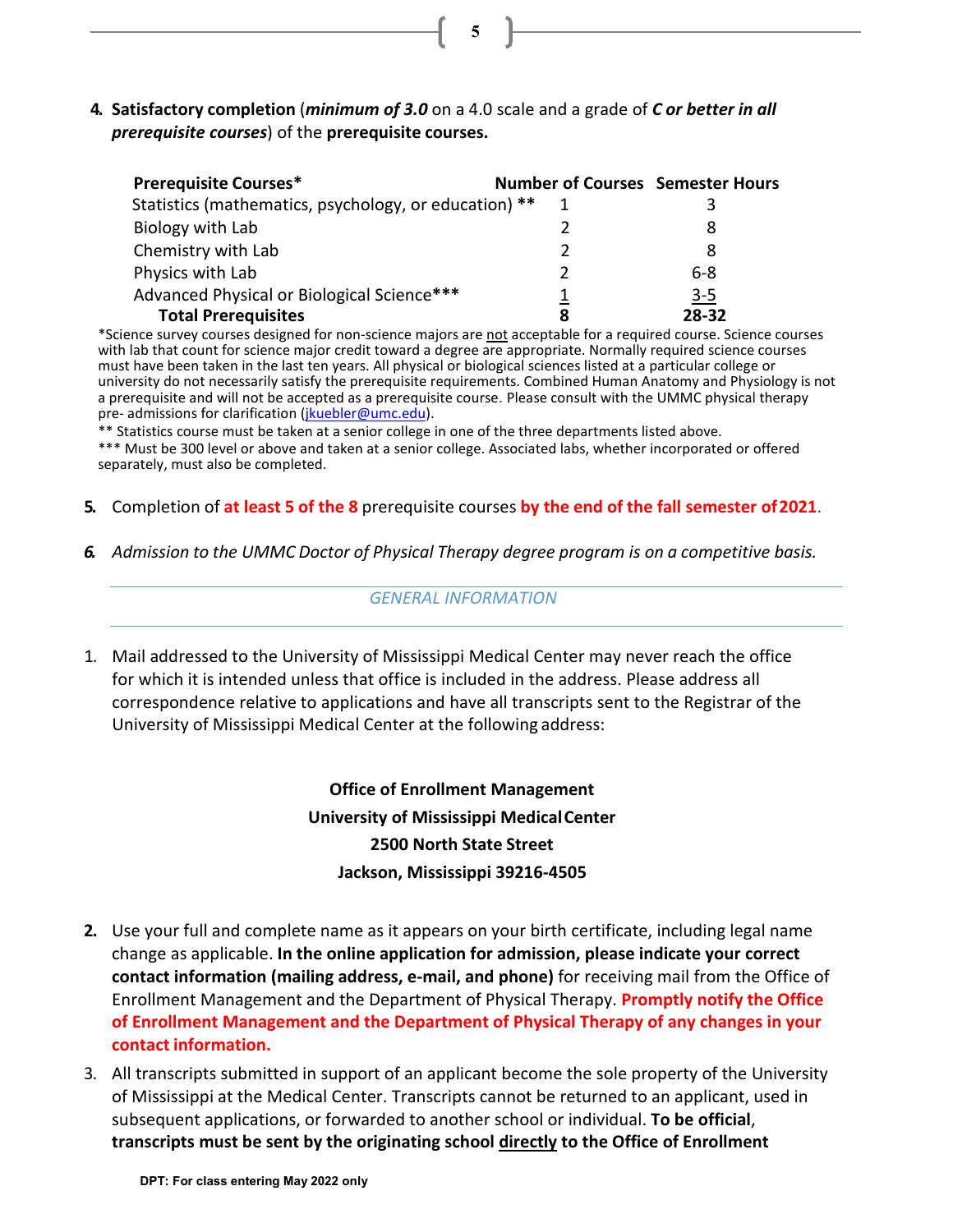**Management** at the University of Mississippi at the Medical Center. Do not send them in yourself. Should hand-delivery be necessary, the official transcript must be delivered in a sealed envelope with your school's official seal and signature, and must be received by UMMC's Office of Enrollment Management prior to the transcript deadline.

**6**

- 4. The School of Health Related Professions has established essential functions and technical standards of students for enrollment and participation in the Physical Therapy education program. To review these essential functions and technical standards, please visit ou[rwebsite.](https://www.umc.edu/shrp/Physical%20Therapy/About%20the%20Program/Technical%20Standards.html)
- 5. Verbal and written communication skills are vital to success in the academic programs in the School of Health Related Professions; therefore, applicants whose native language is not English are required to take the Test of English as a Foreign Language (TOEFL) examination and to demonstrate competence in written and spoken English. Information on the TOEFL examination may be obtained from the Educational Testing Service, Princeton, NJ 08540.
- 6. Selection of applicants is made on a competitive basis and equal educational opportunity is offered to all applicants who meet the entrance requirements without regard to race, sex, color, religion, marital status, age, national origin, disability, or veteran status. Strong preference is given to applicants who are legal residents of Mississippi; non-residents may be considered *only when* the number of qualified Mississippi residents is not sufficient to fill the planned class size of 50. The number of students admitted to the physical therapy program is dependent upon the educational resources available to support theprogram.
- 7. Mississippi Law requires all health care workers, including students, to have completed criminal history background checks. All UMMC students who will participate in patient care activities are required to successfully complete a criminal history background check, including fingerprinting, prior to beginning clinical activities. Admitted students will receive information about the UMMC process for completing the criminal history background checks from the School of Health Related Professions prior to enrollment. Applicants are advised that a felony conviction may affect a graduate's eligibility to sit for certification, registration, or licensure examinations. Affected applicants should contact the Mississippi State Board of Physical Therapy at 601-939-5124.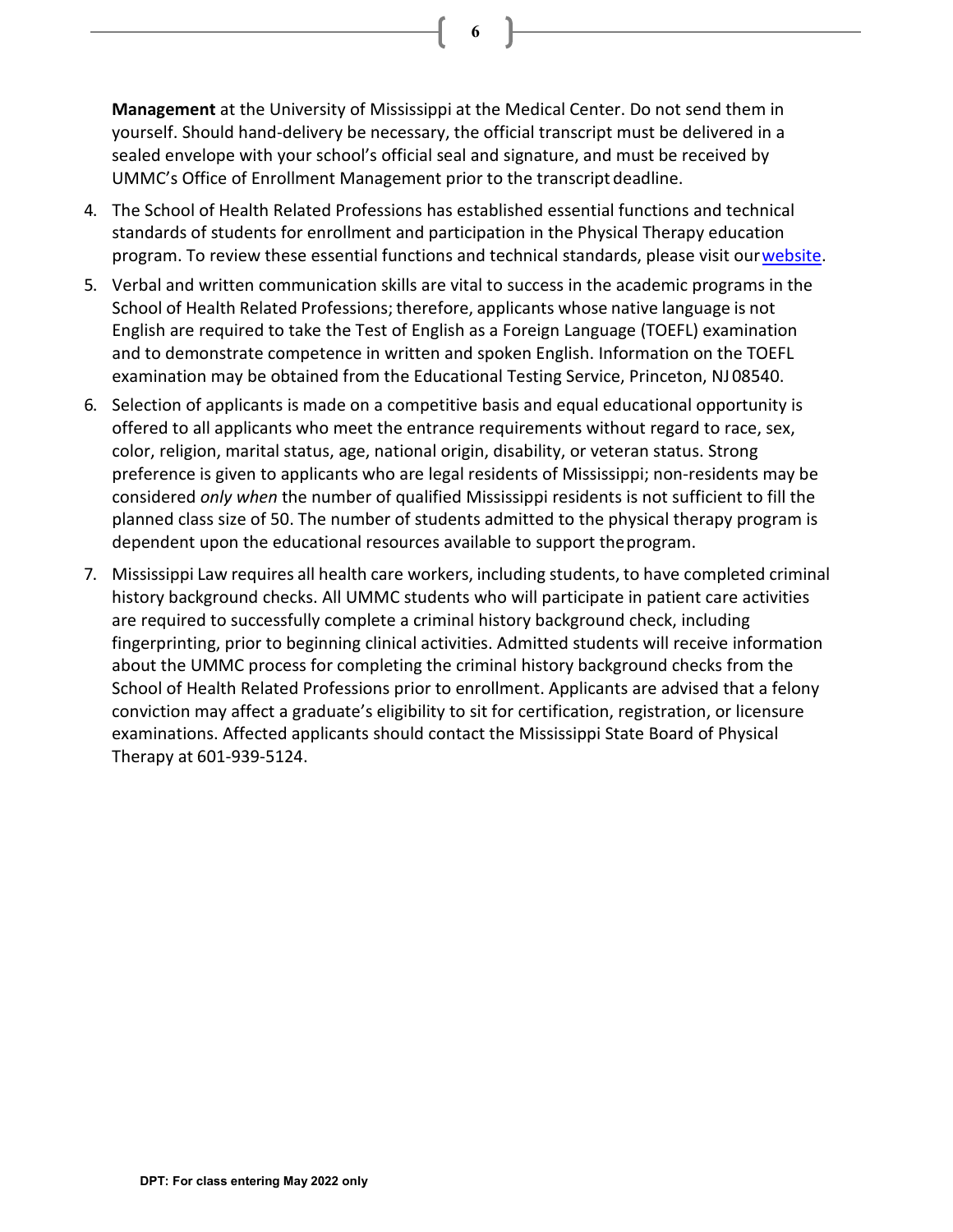#### *NOTIFICATION OF ADMISSIONS COMMITTEE DECISIONS*

**7**

- 1. Written notification will be sent to applicants regarding selection for an interview. Applicants must be granted an interview to be considered for admission.
- 2. All applicants selected for an interview will receive notification of acceptance *or* denial of admission.
- **3. Prior to registration in May of 2022,** *admitted students* **must have submitted all required documentation to the appropriate office as indicated below by May 24,2022:**
	- a. final transcript documenting baccalaureate degree to the Office of Enrollment Management
	- b. all documents required for enrollment by the Office of Enrollment Management
	- c. all documents required for enrollment by the Office of Student and Employee Health

# *PROGRAM OVERVIEW, FEES, AND EXPENSES*

The professional program is 36 months in duration, beginning in the summer semester. While uncommon, it may take longer than 36 months to complete the curriculum due to the availability of clinical sites. Learning opportunities include lecture, practical laboratory activities, and clinical education experiences. Learning activities other than clinical education experiences are conducted on the University of Mississippi Medical Center campus.

Students are required to spend 8 weeks of the second fall semester, 8 weeks of the third summer semester, and all of the spring semester of the third year in full-time clinical education experiences in Mississippi and in at least one other state. **Please note that all students must go out of state for at least one eight-week clinical education experience, and out of the Jackson metropolitan area for another. Students should begin planning accordingly early in academic program.** Although some clinical institutions may offer a small stipend or room and board, students should be prepared to provide their own transportation and living and other incidental expenses for clinical education during these semesters.

In addition to tuition, fees, health insurance, and professional insurance, students should be prepared to spend \$3000 to \$4000 for necessary books, supplies, and uniforms. Students will be required to buy laptop computers and/or wireless handheld personal data assistance devices that will be compatible with the campus computer network.

Tuition and fees are subject to change without prior notice. Information on Tuition and Fees may be found on the [website.](https://www.umc.edu/shrp/Physical%20Therapy/Doctoral%20PT%20Degree/Tuition%20and%20Fees.html)